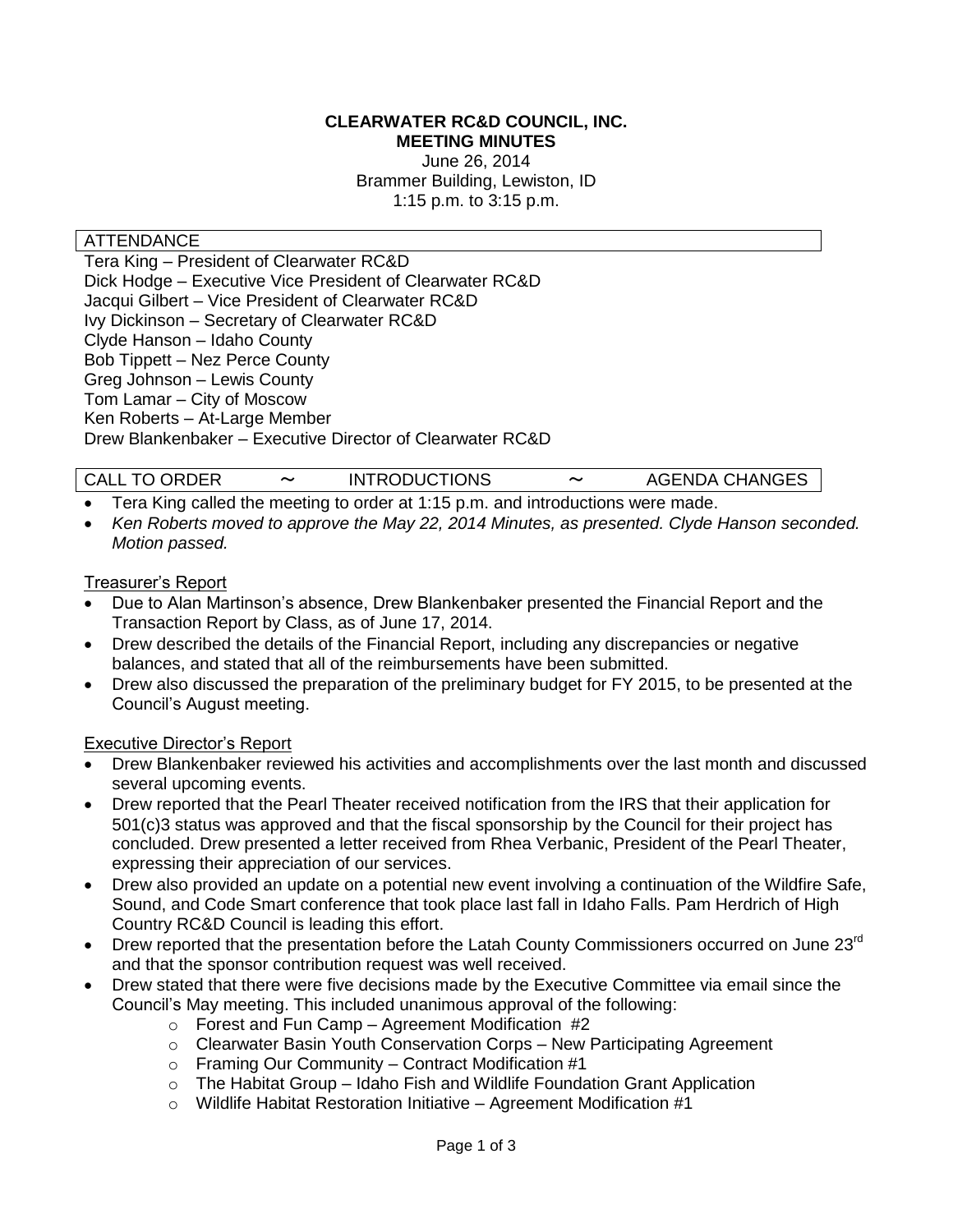# NEW BUSINESS

## National Association of RC&D Councils Conference – Report

- Clyde Hanson provided the Council with a comprehensive report on the National Association of RC&D Councils Conference that took place in Mobile, AL, June 1-4, attended by Clyde and Drew.
- Clyde reported that all travels were made safely, the accommodations were adequate and that the reception held on the first night of the conference was full of festivities.
- Clyde provided Council members with photo documentation for much of the conference and reported that all conference sessions were recorded and will be available on the National Association's website.
- Clyde reviewed each of the conference sessions that Drew and he attended.
- Drew agreed to provide Council members with links to those sessions that would be most pertinent to the activities of our Council.
- Clyde also reported on the Western RC&D Association meeting that took place in Mobile and reported that the election of officers proceeded with the nominations as previously presented. The Western Association's Outstanding Staff Leadership Performance Award was also presented to Drew at this time.

## Clearwater Basin Collaborative – CFLRP Modification #3

- Tera King provided Council members with an overview of the CFLRP Modification #3. The agreement modification provides additional funding for the work of the CFLRP monitoring efforts during FY 2015 in the amount of \$517,800.00.
- The Council agreed that the additional funding was necessary for the continued success of the Clearwater Basin Collaborative and was glad to see the continued support of the Forest Service and the CBC partner organizations.
- *Clyde Hanson moved to approve the Agreement Modification #3, as presented and directed staff to gather the appropriate signatures on the Agreement. Ken Roberts seconded. Motion passed.*

### Clearwater Basin Collaborative – RAC Funding New Collection Agreement

- Tera King provided Council members with an overview of the new agreement for the Resource Advisory Committee funding in the amount of \$60,000. The funding provides for much of the general support needed for the CBC's work. This agreement is being proposed as a new five year commitment to the work of the CBC.
- This agenda item was for information purposes only, and Drew stated that the Executive Committee would most likely consider this prior to the Council's July meeting.

### Clearwater Basin Collaborative – Region Cost Share Agreement Modification #1

 Tera King provided Council members with an overview of Modification #1 for the Region Cost Share Agreement. This funding will provide for additional general support of the work of the CBC. The agreement modification and financial plan are currently being drafted but will most likely be for approximately \$85,000. This agenda item was for information purposes only, and Drew stated that the Executive Committee would most likely consider this prior to the Council's July meeting.

### The Habitat Group – New Cost Share Agreement

 Drew Blankenbaker provided Council members with an overview of the draft cost share agreement that will provide approximately \$3,000 to the work of the Habitat Group. This agenda item was for information purposes only, and Drew stated that the Executive Committee would most likely consider this prior to the Council's July meeting.